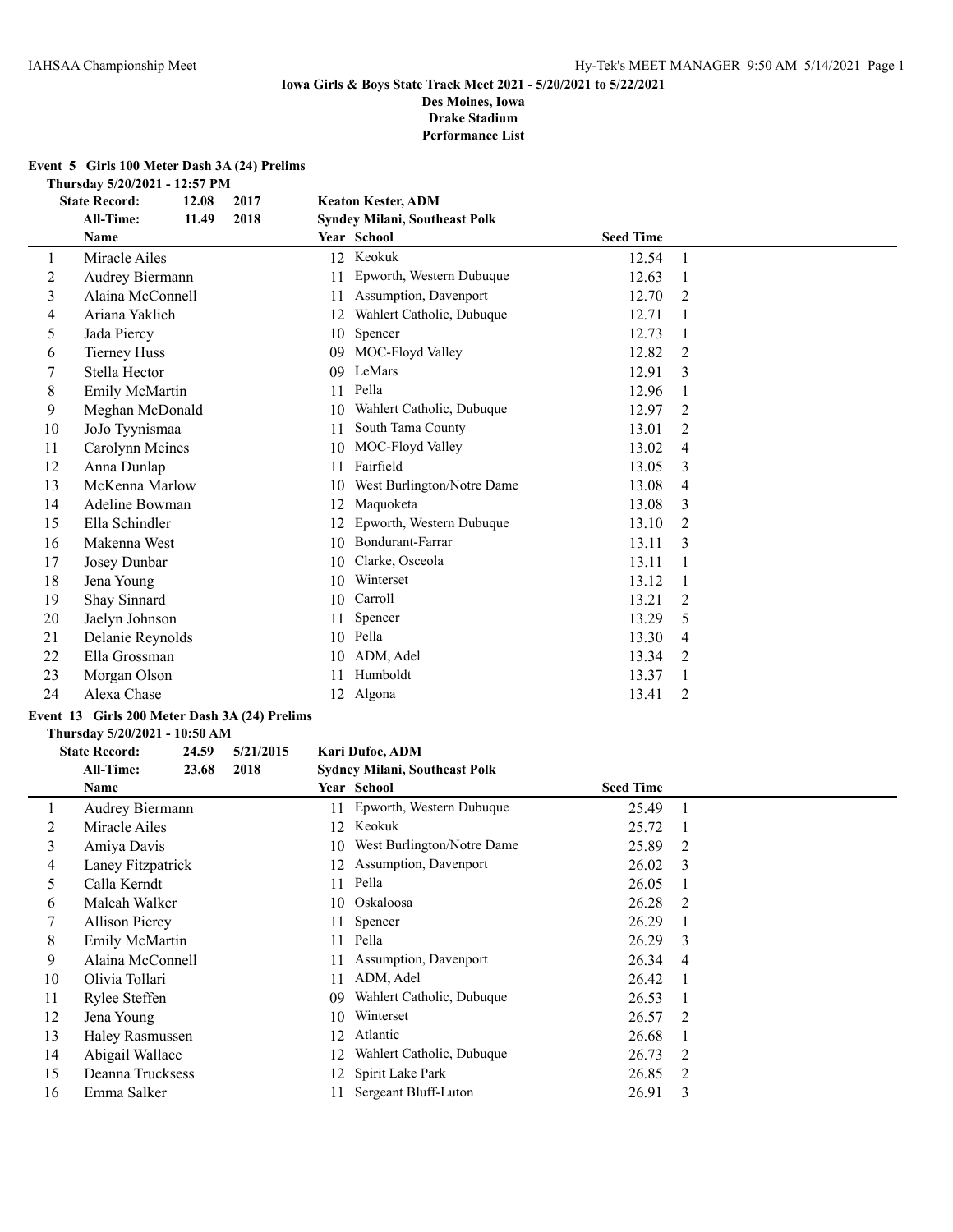# **Iowa Girls & Boys State Track Meet 2021 - 5/20/2021 to 5/22/2021**

**Des Moines, Iowa Drake Stadium**

**Performance List**

|    | Event 13  (Girls 200 Meter Dash 3A (24) Prelims) |     |                             |                  |  |
|----|--------------------------------------------------|-----|-----------------------------|------------------|--|
|    | Name                                             |     | <b>Year School</b>          | <b>Seed Time</b> |  |
| 17 | Mia Duckett                                      |     | 09 Solon                    | 26.91 3          |  |
| 18 | Hannah Jorgensen                                 |     | 11 Carroll                  | $26.92 \quad 2$  |  |
| 19 | JoJo Tyynismaa                                   |     | 11 South Tama County        | 26.94 4          |  |
| 20 | Paige DeWinter                                   | 11. | Humboldt                    | 27.01            |  |
| 21 | Kylie Rasmussen                                  |     | 09 North Polk, Alleman      | 27.02 2          |  |
| 22 | Ava Maloney                                      |     | 09 Center Point-Urbana      | 27.06 2          |  |
| 23 | Lindsay Grau                                     |     | 11 Spirit Lake Park         | 27.09 4          |  |
| 24 | Sammy Recker                                     |     | 11 Epworth, Western Dubuque | 27.15 3          |  |
|    | Event 21 Girls 400 Meter Dash $3A(24)$           |     |                             |                  |  |
|    |                                                  |     |                             |                  |  |

## **Thursday 5/20/2021 - 1:30 PM State Record: 54.73 5/19/2016 Dianna Slight, Boone**

|    | <b>All-Time:</b><br>52.90<br>2018             | <b>Sydney Milani, Southeast Polk</b> |                  |
|----|-----------------------------------------------|--------------------------------------|------------------|
|    | Name                                          | Year School                          | <b>Seed Time</b> |
| 1  | Audrey Biermann                               | Epworth, Western Dubuque<br>11       | 56.94<br>1       |
| 2  | Alyssa Larson                                 | Independence<br>11                   | 59.25<br>2       |
| 3  | Jacie Trine                                   | Pella<br>09                          | 59.43<br>1       |
| 4  | Rylee Steffen                                 | Wahlert Catholic, Dubuque<br>09      | 59.69<br>1       |
| 5  | Ainsley Erzen                                 | Carlisle<br>11                       | 59.74<br>1       |
| 6  | Laney Fitzpatrick                             | Assumption, Davenport<br>12          | 59.85<br>1       |
| 7  | Maleah Walker                                 | Oskaloosa<br>10                      | 1:00.71<br>2     |
| 8  | Megan Elliott                                 | North Polk, Alleman<br>10            | 1:01.53<br>1     |
| 9  | <b>Brooklyn Stanley</b>                       | Bishop Heelan Catholic, SC<br>09     | 1:01.56<br>1     |
| 10 | Haley Rasmussen                               | Atlantic<br>12                       | 1:01.58<br>2     |
| 11 | Reese Kuhlman                                 | Maquoketa<br>09                      | 1:01.58<br>2     |
| 12 | Alivia Schulte                                | West Delaware, Manchester<br>10      | 1:02.05<br>3     |
| 13 | <b>Kyler Bomgaars</b>                         | Boyden-Hull/Rock Valley<br>11        | 1:02.09<br>1     |
| 14 | Meredith McDermott                            | Dallas Center-Grimes<br>10           | 1:02.17<br>2     |
| 15 | Emma Meester                                  | Mount Vernon<br>10                   | 1:02.45<br>3     |
| 16 | Kenley Meis                                   | Bishop Heelan Catholic, SC<br>10     | 1:02.91<br>3     |
| 17 | Ashley Stinocher                              | Solon<br>12                          | 1:03.29<br>4     |
| 18 | Ava Hawthorne                                 | Gilbert<br>11                        | 1:03.42<br>2     |
| 19 | Kennedy Tunink                                | Perry<br>12                          | 1:03.42<br>3     |
| 20 | Keziah McQuillen                              | Monticello<br>09                     | 1:03.51<br>5     |
| 21 | Melanie Sullivan                              | Knoxville<br>10                      | 1:03.52<br>3     |
| 22 | Nyalang Yak                                   | Storm Lake<br>09                     | 1:03.59<br>2     |
| 23 | Natalie McAllister                            | Marion<br>09                         | 1:03.96<br>6     |
| 24 | Logan Kelley                                  | West Burlington/Notre Dame<br>09     | 1:04.36<br>2     |
|    | $Fvan$ 10 $Fcirc$ Cirls 800 Mator Run 34 (24) |                                      |                  |

#### **Event 29 Girls 800 Meter Run 3A (24) Saturday 5/22/2021 - 9:50 AM**

# **State Record: 2:07.51 5/21/2016 Joy Ripslinger, Assumption**

**All-Time: 2:07.18 2017 Joy Ripslinger, Assumption Name Year School Seed Time** Ainsley Erzen 11 Carlisle 2:18.92 1 Megan Sterbenz 12 Dallas Center-Grimes 2:20.02 2 Ava Rush 10 Atlantic 2:21.09 1 Kiki Connell 12 Charles City 2:21.47 1 Kaia Bieker 11 Harlan 2:21.51 2 Elly Burds 12 Epworth, Western Dubuque 2:21.56 2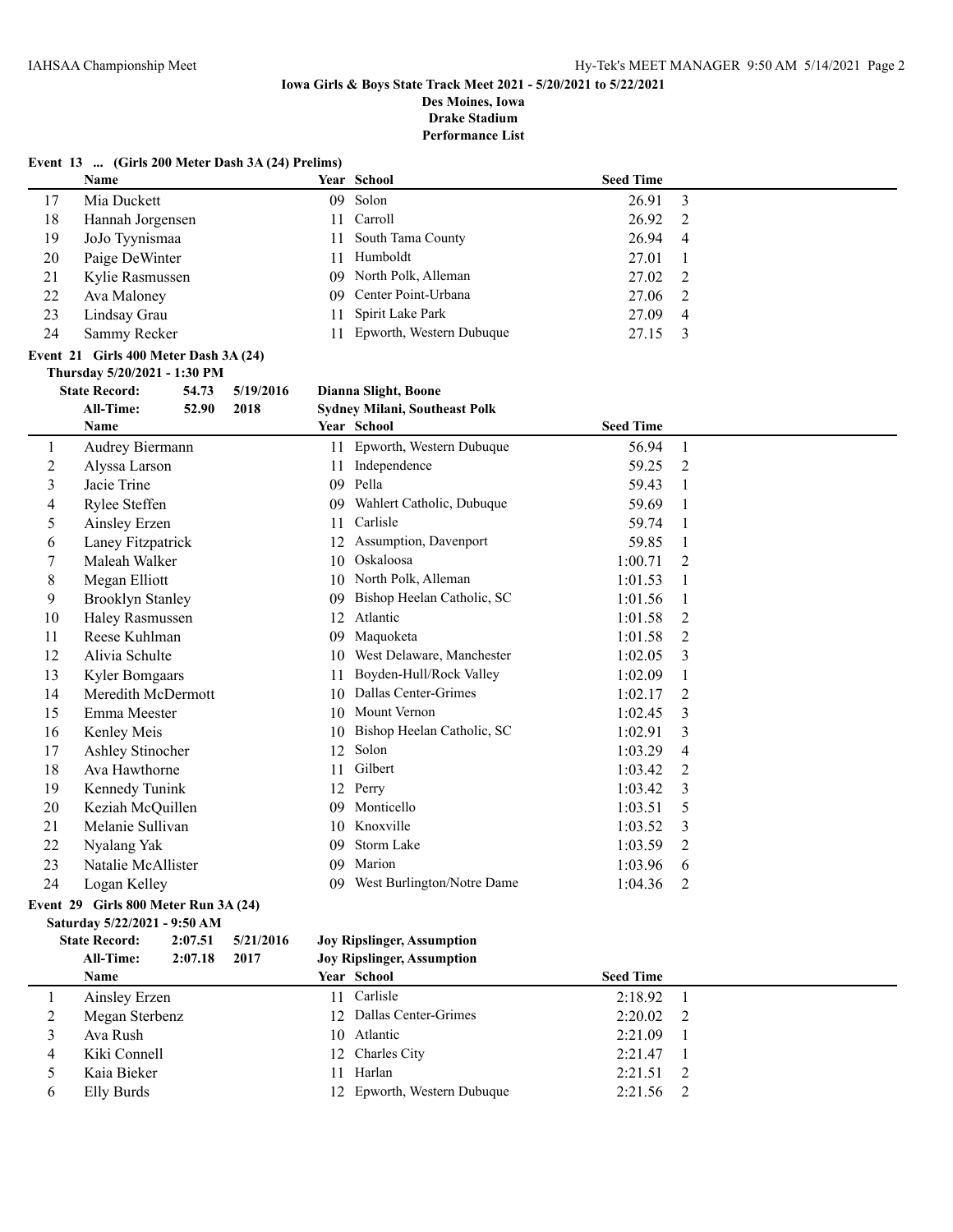# **Iowa Girls & Boys State Track Meet 2021 - 5/20/2021 to 5/22/2021 Des Moines, Iowa**

**Drake Stadium Performance List**

#### **Event 29 ... (Girls 800 Meter Run 3A (24))**

|    | Name              |    | Year School               | <b>Seed Time</b> |               |
|----|-------------------|----|---------------------------|------------------|---------------|
| 7  | Emma Hoins        | 12 | Waverly-Shell Rock        | 2:21.83          | 3             |
| 8  | Liv Freund        | 12 | Harlan                    | 2:22.56          | 3             |
| 9  | Emma Bock         | 11 | Solon                     | 2:22.57          |               |
| 10 | Kaia Holtkamp     | 11 | Solon                     | 2:22.96          | $\mathcal{L}$ |
| 11 | Liza Schaffer     | 10 | North Polk, Alleman       | 2:23.22          |               |
| 12 | Peyton Steffen    | 11 | Marion                    | 2:24.93          | 3             |
| 13 | Miranda Muhlstein | 12 | Dallas Center-Grimes      | 2:25.35          | 3             |
| 14 | Alyssa Larson     | 11 | Independence              | 2:25.55          | 4             |
| 15 | Jorie Randall     | 12 | Mount Vernon              | 2:25.73          | 4             |
| 16 | Jamie Schmid      | 11 | Wahlert Catholic, Dubuque | 2:25.85          | 5             |
| 17 | Laney Fitzpatrick | 12 | Assumption, Davenport     | 2:25.97          |               |
| 18 | Lizzy Schmitt     | 12 | Xavier, Cedar Rapids      | 2:26.10          | 6             |
| 19 | Alyssa Shannon    | 11 | Newton                    | 2:27.64          |               |
| 20 | Lucy Schaffer     | 11 | North Polk, Alleman       | 2:28.28          | $\mathcal{L}$ |
| 21 | Kayla Sieck       | 11 | Grinnell                  | 2:28.43          | 2             |
| 22 | Abigail Kleese    | 09 | Washington                | 2:28.76          | 2             |
| 23 | Nyalang Yak       | 09 | Storm Lake                | 2:30.56          |               |
| 24 | Sophia Karras     | 10 | Sergeant Bluff-Luton      | 2:30.95          | 2             |

## **Event 37 Girls 1500 Meter Run 3A (24)**

| Saturday 5/22/2021 - 12:02 PM |                      |         |      |  |  |  |  |  |  |
|-------------------------------|----------------------|---------|------|--|--|--|--|--|--|
|                               | <b>State Record:</b> | 4:39.00 | 2017 |  |  |  |  |  |  |
|                               | All-Time:            | 4:26.39 | 2011 |  |  |  |  |  |  |
|                               | <b>Name</b>          |         |      |  |  |  |  |  |  |
|                               | Ainsley Erzen        |         |      |  |  |  |  |  |  |
| $\mathcal{D}_{\mathcal{L}}$   | Kiki Connell         |         |      |  |  |  |  |  |  |
| 3                             | Emma Hoins           |         |      |  |  |  |  |  |  |

# **State Record: 4:39.00 2017 Joy Ripslinger, Assumption**

# $\delta$ **Shelby Houlihan, SC East**

|    | Name              |    | Year School               | <b>Seed Time</b> |                |
|----|-------------------|----|---------------------------|------------------|----------------|
| 1  | Ainsley Erzen     | 11 | Carlisle                  | 4:52.08          | $\mathbf{1}$   |
| 2  | Kiki Connell      | 12 | Charles City              | 4:54.63          |                |
| 3  | Emma Hoins        | 12 | Waverly-Shell Rock        | 4:55.55          | 2              |
| 4  | Shewaye Johnson   | 10 | Ballard                   | 4:56.06          | $\overline{2}$ |
| 5  | Megan Sterbenz    | 12 | Dallas Center-Grimes      | 4:56.47          | 3              |
| 6  | Paityn Noe        | 10 | Ballard                   | 4:58.01          | 4              |
| 7  | Emma Hughes       | 12 | Glenwood                  | 5:01.71          |                |
| 8  | Brecken Van Baale | 12 | Harlan                    | 5:02.47          | 2              |
| 9  | Ellie Meyer       |    | Wahlert Catholic, Dubuque | 5:03.36          |                |
| 10 | Geneva Timmerman  | 10 | ADM, Adel                 | 5:03.49          | 5              |
| 11 | Alixandra Oliver  | 12 | Wahlert Catholic, Dubuque | 5:03.83          | 2              |
| 12 | Alyssa Klein      | 09 | Epworth, Western Dubuque  | 5:04.18          | 3              |
| 13 | Kay Fett          |    | Center Point-Urbana       | 5:05.30          | 4              |
| 14 | Kiersten Conway   | 12 | Solon                     | 5:05.30          | 3              |
| 15 | Liza Schaffer     | 10 | North Polk, Alleman       | 5:05.30          |                |
| 16 | Lauren Klein      |    | Epworth, Western Dubuque  | 5:06.28          | 5              |
| 17 | Taylor McCreedy   | 12 | Atlantic                  | 5:08.31          | 3              |
| 18 | Emily Haverdink   |    | MOC-Floyd Valley          | 5:09.47          |                |
| 19 | Alyssa Shannon    | 11 | Newton                    | 5:12.15          |                |
| 20 | Moriah Knapp      | 10 | Algona                    | 5:12.53          | 2              |
| 21 | Brenna Fisher     |    | Spencer                   | 5:15.26          | 2              |
| 22 | Kayla Sieck       | 11 | Grinnell                  | 5:16.34          | 2              |
| 23 | Skylar Hoffman    |    | Assumption, Davenport     | 5:20.82          |                |
| 24 | Cristina Carthey  | 12 | Mount Pleasant            | 5:24.11          | 2              |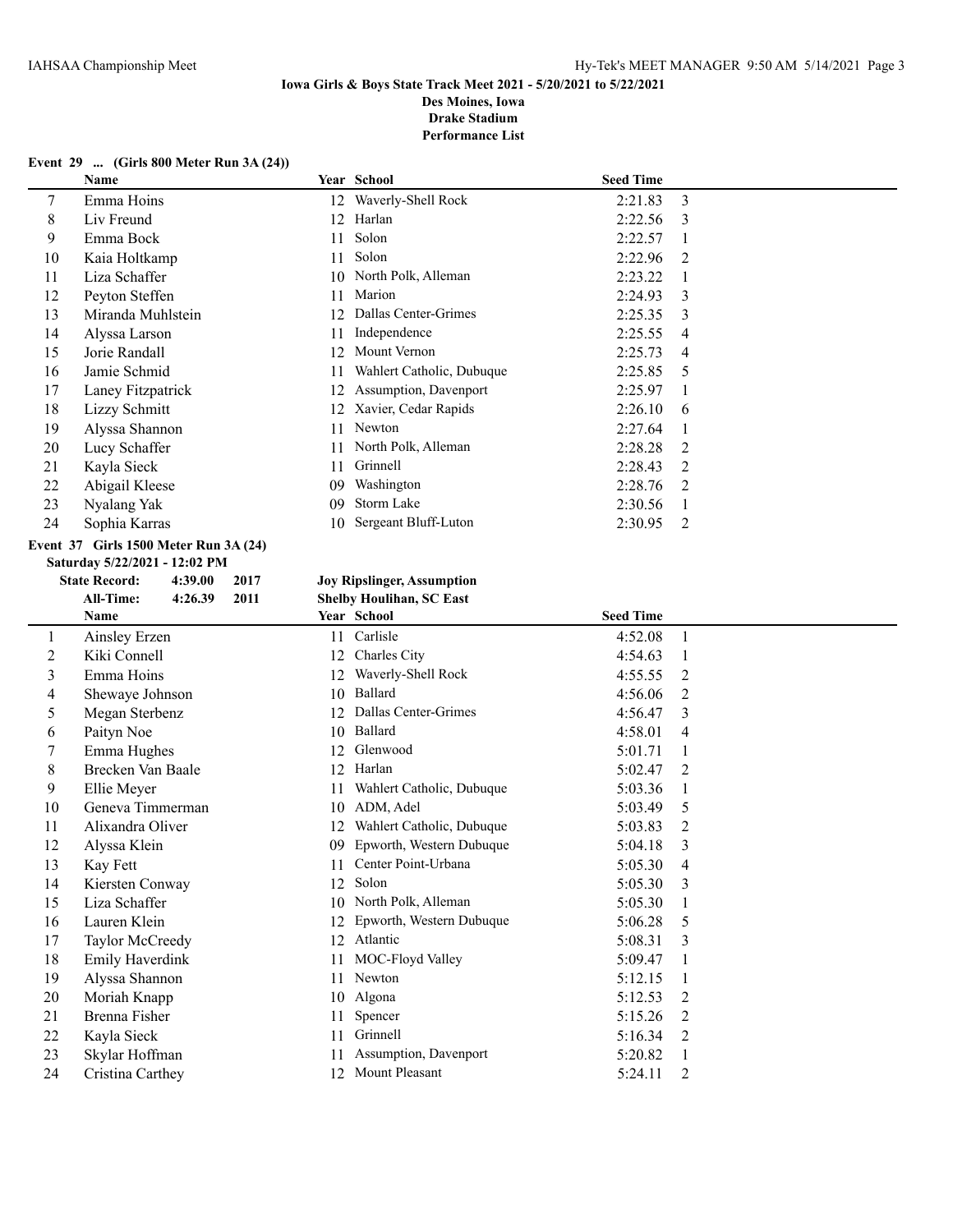# **Event 45 Girls 3000 Meter Run 3A (24)**

**Thursday 5/20/2021 - 9:55 AM**

| <b>State Record:</b><br>9:55.37<br>2017 |                        |         |           |    | <b>Joy Ripslinger, Assumption</b> |                  |   |
|-----------------------------------------|------------------------|---------|-----------|----|-----------------------------------|------------------|---|
|                                         | <b>All-Time:</b>       | 9:24.67 | 5/22/2014 |    | Stephanie Jenks, Linn-Mar         |                  |   |
|                                         | Name                   |         |           |    | Year School                       | <b>Seed Time</b> |   |
| 1                                       | Shewaye Johnson        |         |           | 10 | Ballard                           | 10:01.32         | 1 |
| 2                                       | Paityn Noe             |         |           | 10 | Ballard                           | 10:09.86         | 2 |
| 3                                       | Kiki Connell           |         |           | 12 | Charles City                      | 10:32.95         |   |
| 4                                       | Emma Hoins             |         |           | 12 | Waverly-Shell Rock                | 10:32.98         | 2 |
| 5                                       | Gabby Moran            |         |           | 12 | Wahlert Catholic, Dubuque         | 10:54.30         |   |
| 6                                       | Emma Althoff           |         |           | 10 | Monticello                        | 10:59.00         | 2 |
| 7                                       | Kiersten Conway        |         |           | 12 | Solon                             | 11:00.61         | 3 |
| 8                                       | Geneva Timmerman       |         |           | 10 | ADM, Adel                         | 11:04.86         | 3 |
| 9                                       | Moriah Knapp           |         |           | 10 | Algona                            | 11:05.43         |   |
| 10                                      | <b>Emily Haverdink</b> |         |           | 11 | MOC-Floyd Valley                  | 11:09.96         |   |
| 11                                      | Lilly Boge             |         |           | 11 | Epworth, Western Dubuque          | 11:11.03         | 3 |
| 12                                      | Sydney Bochman         |         |           | 09 | Waverly-Shell Rock                | 11:13.66         | 4 |
| 13                                      | Emma Hughes            |         |           | 12 | Glenwood                          | 11:15.58         |   |
| 14                                      | Taylor McCreedy        |         |           | 12 | Atlantic                          | 11:21.46         | 2 |
| 15                                      | Abby McGuire           |         |           | 10 | Gilbert                           | 11:22.80         | 2 |
| 16                                      | Emma Haley             |         |           | 12 | MOC-Floyd Valley                  | 11:23.57         | 2 |
| 17                                      | Kay Fett               |         |           | 11 | Center Point-Urbana               | 11:27.89         | 5 |
| 18                                      | Ellie Kirby            |         |           | 11 | Wahlert Catholic, Dubuque         | 11:27.90         | 4 |
| 19                                      | Erin Schultz           |         |           | 12 | Glenwood                          | 11:31.39         | 3 |
| 20                                      | Emma Wilkerson         |         |           | 09 | Center Point-Urbana               | 11:34.90         | 6 |
| 21                                      | Carley Seeley          |         |           | 09 | Fairfield                         | 11:36.01         |   |
| 22                                      | Abby Blint             |         |           | 11 | <b>Mount Pleasant</b>             | 11:43.06         | 2 |
| 23                                      | Abby Cutler            |         |           | 12 | Pella                             | 11:46.29         |   |
| 24                                      | Mary Jacobson          |         |           | 09 | Grinnell                          | 11:50.24         | 2 |

# **Event 51 Girls 100 Meter Hurdles 3A (24) Prelims**

#### **Friday 5/21/2021 - 10:10 AM**

## **State Record: 14.51 2018 Grace Martensen, Benton Community All-Time: 13.90 4/13/2010 Alex Gochenour, Logan-Mag.**

|    | <b>Name</b>      |     | Year School             | <b>Seed Time</b> |                         |
|----|------------------|-----|-------------------------|------------------|-------------------------|
|    | Kendall Anderson | 11  | Bondurant-Farrar        | 15.38            |                         |
| 2  | JoJo Tyynismaa   | 11  | South Tama County       | 15.57            | $\overline{2}$          |
| 3  | Anna Dunlap      | 11  | Fairfield               | 15.71            |                         |
| 4  | Karsyn Lamm      | 12. | Mount Pleasant          | 15.80            | 2                       |
| 5  | Emma Zoet        | 12  | Boyden-Hull/Rock Valley | 15.81            |                         |
| 6  | Kelsey Pacha     | 11  | Fairfield               | 15.83            | $\overline{\mathbf{3}}$ |
| 7  | Isabella Knutson |     | 12 Decorah              | 15.84            |                         |
| 8  | Lilly McNaughton | 11  | LeMars                  | 16.05            | 2                       |
| 9  | Emma Mathis      | 11  | Clear Creek-Amana       | 16.15            | $\overline{4}$          |
| 10 | Silvana Kabolo   |     | 10 Clear Creek-Amana    | 16.16            | $\overline{5}$          |
| 11 | Addisyn Terpstra |     | 10 Newton               | 16.27            | 3                       |
| 12 | Maddie Morony    |     | 11 Spencer              | 16.34 3          |                         |
| 13 | Jori Hajek       | 12. | Humboldt                | 16.35            |                         |
| 14 | Lily Groat       | 12. | Humboldt                | 16.37            | 2                       |
| 15 | Kenna Lamm       | 11  | Mount Pleasant          | 16.38            | 6                       |
| 16 | Mia Schumann     |     | 12 North Polk, Alleman  | 16.39            | 3                       |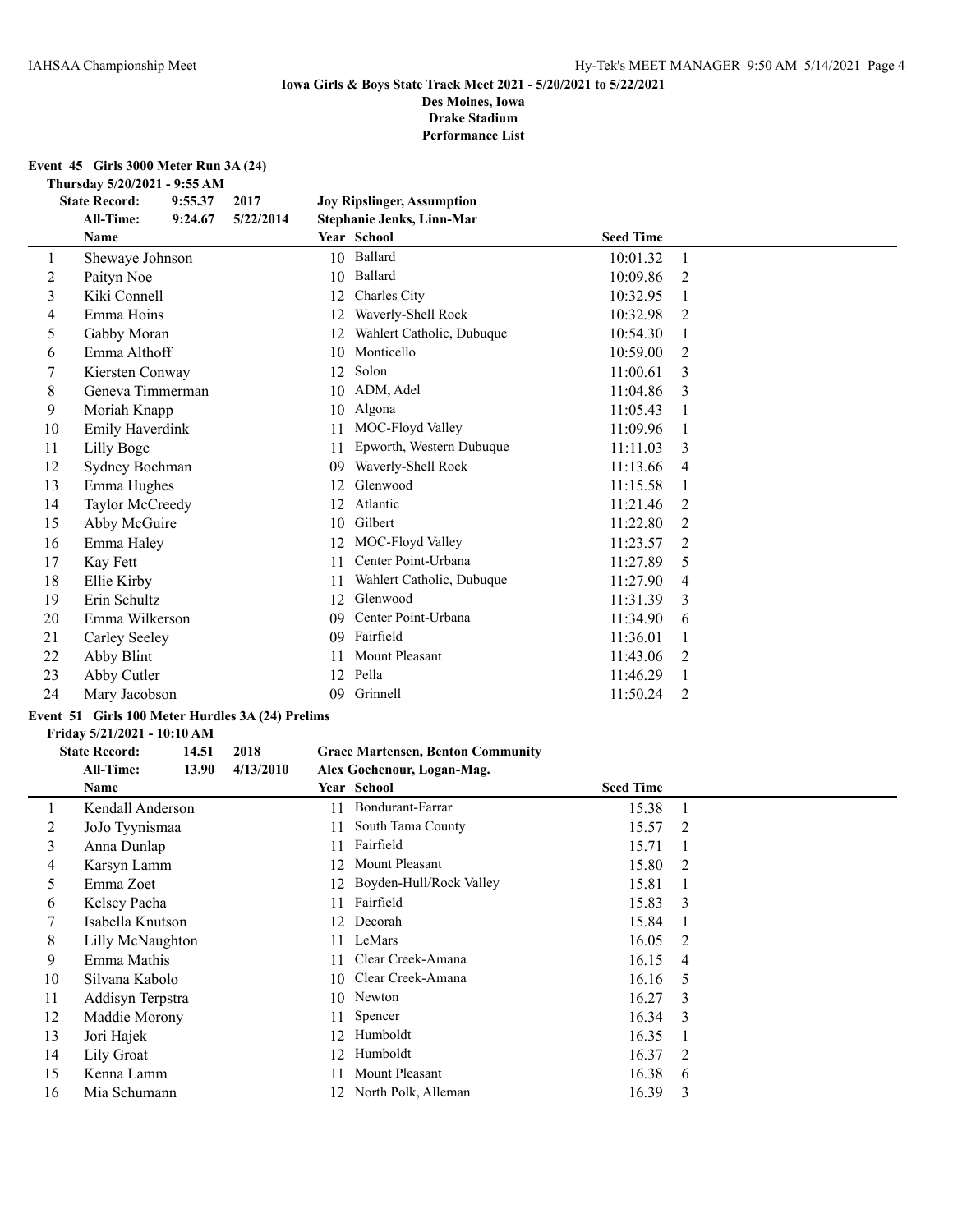# **Iowa Girls & Boys State Track Meet 2021 - 5/20/2021 to 5/22/2021 Des Moines, Iowa**

**Drake Stadium**

**Performance List**

# **Event 51 ... (Girls 100 Meter Hurdles 3A (24) Prelims)**

|    | <b>Name</b>       |     | Year School            | <b>Seed Time</b> |        |
|----|-------------------|-----|------------------------|------------------|--------|
|    | Soren Maricle     |     | 10 Central DeWitt      | 16.44            |        |
| 18 | Allison Soderberg |     | 10 Winterset           | 16.67            |        |
| 19 | Reagan Demmon     |     | 12 North Polk, Alleman | 16.67            | - 4    |
| 20 | Tory Henry        |     | 09 Clarke, Osceola     | 16.74            | $\sim$ |
| 21 | Jaya Kleemeier    | 09. | Winterset              | $16.76 \quad 2$  |        |
| 22 | Kallie Mincks     | 11  | Decorah                | 16.78 2          |        |
| 23 | Claire Miller     |     | 10 Denison-Schleswig   | 16.78 2          |        |
| 24 | Sophia Stahle     |     | 10 Solon               | 17.08            |        |

## **Event 59 Girls 400 Meter Hurdles 3A (24) Friday 5/21/2021 - 11:50 AM**

 $\overline{\phantom{0}}$ 

**State Record: 1:02.53 5/19/2010 Holly Salzbrenner, Mount Vernon-Lisbon**

|    | <b>All-Time:</b><br>1975<br>57.30 |    | <b>Debbie Esser, Woodbine</b> |                  |   |
|----|-----------------------------------|----|-------------------------------|------------------|---|
|    | <b>Name</b>                       |    | Year School                   | <b>Seed Time</b> |   |
| 1  | Darci Wiseman                     | 11 | Winterset                     | 1:05.69          | 1 |
| 2  | Emma Zoet                         | 12 | Boyden-Hull/Rock Valley       | 1:06.29          |   |
| 3  | Jerra Merchant                    | 10 | Spencer                       | 1:06.35          | 2 |
| 4  | Alivia Schulte                    | 10 | West Delaware, Manchester     | 1:07.60          |   |
| 5  | <b>Madison Prier</b>              | 11 | Marion                        | 1:07.91          |   |
| 6  | Jordan Czerwinski                 | 11 | Oskaloosa                     | 1:08.43          |   |
| 7  | Emma Arnold                       | 10 | Xavier, Cedar Rapids          | 1:08.58          | 2 |
| 8  | Abby Hughes                       | 11 | Glenwood                      | 1:08.60          |   |
| 9  | Chloe Mullenix                    | 10 | Atlantic                      | 1:09.02          | 2 |
| 10 | Adeline Bowman                    | 12 | Maquoketa                     | 1:09.25          | 3 |
| 11 | Vanessa Bickford                  | 09 | Dallas Center-Grimes          | 1:09.33          | 2 |
| 12 | Meredith Bahl                     | 11 | Epworth, Western Dubuque      | 1:09.45          | 2 |
| 13 | Reagan Dahlquist                  | 12 | Waverly-Shell Rock            | 1:09.54          | 3 |
| 14 | Raquel Schneider                  | 11 | Fort Madison                  | 1:09.62          |   |
| 15 | Lily Groat                        | 12 | Humboldt                      | 1:09.79          |   |
| 16 | Laura Swart                       | 10 | Mount Vernon                  | 1:09.91          | 4 |
| 17 | JoJo Tyynismaa                    | 11 | South Tama County             | 1:10.10          | 2 |
| 18 | Reagan Demmon                     | 12 | North Polk, Alleman           | 1:10.42          | 2 |
| 19 | <b>Audrey Castle</b>              | 11 | Boone                         | 1:11.36          | 3 |
| 20 | Lauren Staudt                     | 09 | Charles City                  | 1:11.49          | 4 |
| 21 | Mia Stahle                        | 09 | Solon                         | 1:11.53          | 5 |
| 22 | Addie Tesdahl                     | 09 | Webster City                  | 1:11.68          | 3 |
| 23 | Kate Hughes                       | 10 | Glenwood                      | 1:11.74          | 3 |
| 24 | Mallory Lyon                      | 11 | Fairfield                     | 1:12.11          | 2 |

# **Event 68 Girls 4x100 Meter Shuttle Hurdle 3A (24) Prelims**

**Thursday 5/20/2021 - 9:20 AM**

# **State Record: 1:03.13 5/21/2016 Pella, Pella K Pingel, E Holterhaus, E Thoreson, C McKinstrey**

| <b>All-Time:</b><br>2017<br>1:00.61 | <b>Waukee, Waukee</b><br>S Winger, M Gray, L Nelson, H Schau |                  |  |
|-------------------------------------|--------------------------------------------------------------|------------------|--|
| Team                                | Relay                                                        | <b>Seed Time</b> |  |
| Clear Creek-Amana                   |                                                              | 1:05.93          |  |
| Fairfield                           |                                                              | 1:07.88<br>2     |  |
| Mount Pleasant                      |                                                              | 1:08.01          |  |
| Spencer                             |                                                              | 1:08.05          |  |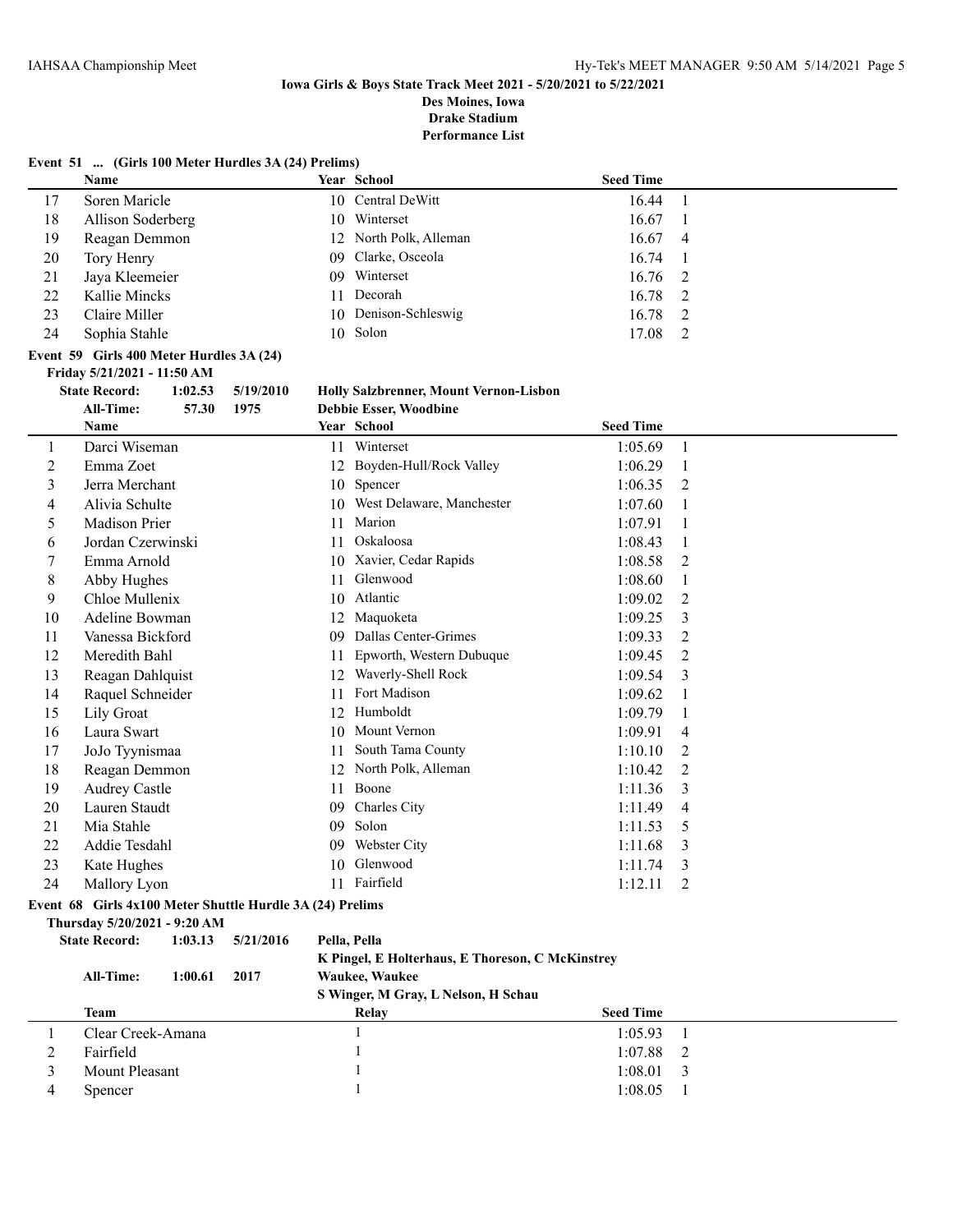# **Event 68 ... (Girls 4x100 Meter Shuttle Hurdle 3A (24) Prelims)**

|    | <b>Team</b>                                      |       |           | Relay                                       | <b>Seed Time</b> |                |
|----|--------------------------------------------------|-------|-----------|---------------------------------------------|------------------|----------------|
| 5  | Winterset                                        |       |           |                                             | 1:08.55          | $\mathbf{1}$   |
| 6  | Decorah                                          |       |           |                                             | 1:08.78          | 1              |
| 7  | Solon                                            |       |           |                                             | 1:08.91          | 1              |
| 8  | Bondurant-Farrar                                 |       |           |                                             | 1:08.93          | 1              |
| 9  | Humboldt                                         |       |           |                                             | 1:09.59          | 1              |
| 10 | Boyden-Hull/Rock Valley                          |       |           |                                             | 1:09.76          | 2              |
| 11 | North Polk, Alleman                              |       |           |                                             | 1:09.77          | 2              |
| 12 | Newton                                           |       |           |                                             | 1:10.13          | 2              |
| 13 | Mount Vernon                                     |       |           |                                             | 1:10.26          | $\overline{2}$ |
| 14 | Carlisle                                         |       |           |                                             | 1:10.54          | $\overline{2}$ |
| 15 | Xavier, Cedar Rapids                             |       |           |                                             | 1:10.74          | 3              |
| 16 | West Delaware, Manchester                        |       |           |                                             | 1:10.98          | $\overline{2}$ |
| 17 | Denison-Schleswig                                |       |           |                                             | 1:11.24          | 1              |
| 18 | Fort Madison                                     |       |           |                                             | 1:11.43          | 4              |
| 19 | Pella                                            |       |           |                                             | 1:11.69          | 3              |
| 20 | LeMars                                           |       |           |                                             | 1:11.76          | 3              |
| 21 | MOC-Floyd Valley                                 |       |           |                                             | 1:11.78          | 4              |
| 22 | Dallas Center-Grimes                             |       |           |                                             | 1:11.97          | 3              |
| 23 | Harlan                                           |       |           |                                             | 1:12.10          | $\overline{2}$ |
| 24 | Charles City                                     |       |           |                                             | 1:12.69          | 3              |
|    | Event 74 Girls 4x100 Meter Relay 3A (24) Prelims |       |           |                                             |                  |                |
|    | Friday 5/21/2021 - 12:50 PM                      |       |           |                                             |                  |                |
|    | <b>State Record:</b>                             | 48.21 | 2018      | Wahlert, Dubuque, Wahlert, Dubuque          |                  |                |
|    |                                                  |       |           | L Wedewer, A Sherman, C Broderick, B Hasken |                  |                |
|    | <b>All-Time:</b>                                 | 47.55 | 4/28/2012 | Roosevelt, Roosevelt                        |                  |                |
|    |                                                  |       |           | CR Jefferson Tied in 2015                   |                  |                |
|    | <b>Team</b>                                      |       |           | Relay                                       | <b>Seed Time</b> |                |
| 1  | Wahlert Catholic, Dubuque                        |       |           | 1                                           | 49.50            | 1              |
| 2  | Pella                                            |       |           |                                             | 49.58            | 1              |
| 3  | <b>Bondurant-Farrar</b>                          |       |           |                                             | 49.67            | 2              |
| 4  | West Burlington/Notre Dame                       |       |           |                                             | 49.93            | 1              |
| 5  | Spencer                                          |       |           |                                             | 50.20            | $\mathbf{1}$   |
| 6  | MOC-Floyd Valley                                 |       |           |                                             | 50.44            | $\overline{2}$ |
| 7  | Decorah                                          |       |           |                                             | 50.60            | 1              |
| 8  | ADM, Adel                                        |       |           |                                             | 50.86            | 1              |

9 Solon 1 50.88 2 10 Fairfield 1 51.05 2 11 Assumption, Davenport 1 51.13 3 12 Dallas Center-Grimes 1 51.23 2 13 Humboldt 1 51.26 1 14 Boone 1 51.30 3 15 Glenwood 1 51.33 1 16 Grinnell 1 51.37 3 17 Epworth, Western Dubuque 1 51.39 2 18 Carroll 1 51.50 2 19 Sioux Center 1 51.55 3 20 Winterset 1 51.60 4 21 Clear Creek-Amana 1 51.66 4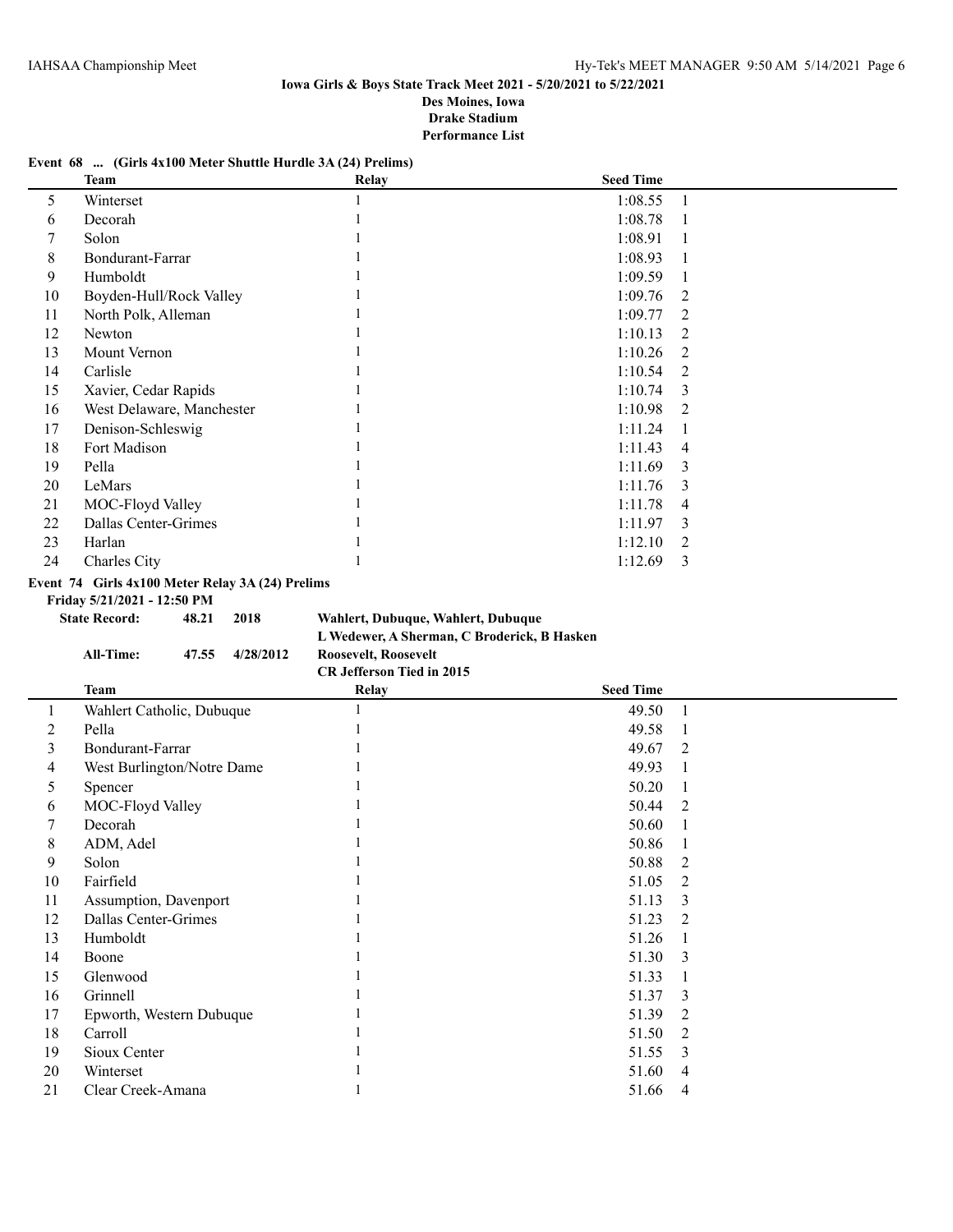|                | Event 74  (Girls 4x100 Meter Relay 3A (24) Prelims) |         |           |                                             |                  |              |  |
|----------------|-----------------------------------------------------|---------|-----------|---------------------------------------------|------------------|--------------|--|
|                | <b>Team</b>                                         |         |           | Relay                                       | <b>Seed Time</b> |              |  |
| 22             | <b>Mount Pleasant</b>                               |         |           | 1                                           | 51.73            | 5            |  |
| 23             | LeMars                                              |         |           | 1                                           | 51.82            | 4            |  |
| 24             | Gilbert                                             |         |           |                                             | 52.37            | 2            |  |
|                | Event 82 Girls 4x200 Meter Relay 3A (24)            |         |           |                                             |                  |              |  |
|                | Friday 5/21/2021 - 11:05 AM                         |         |           |                                             |                  |              |  |
|                | <b>State Record:</b>                                | 1:40.93 | 2018      | Wahlert, Dubuque, Wahlert, Dubuque          |                  |              |  |
|                |                                                     |         |           | L Wedewer, A Sherman, C Broderick, B Hasken |                  |              |  |
|                | All-Time:                                           | 1:39.24 | 5/22/2015 | <b>CR Jefferson, CR Jefferson</b>           |                  |              |  |
|                |                                                     |         |           | A Ranschau, J Blue, M Meese, L Schneekloth  |                  |              |  |
|                | <b>Team</b>                                         |         |           | <b>Relay</b>                                | <b>Seed Time</b> |              |  |
| 1              | West Burlington/Notre Dame                          |         |           | $\mathbf{1}$                                | 1:44.62          | $\mathbf{1}$ |  |
| $\mathfrak 2$  | Wahlert Catholic, Dubuque                           |         |           | 1                                           | 1:45.05          | 1            |  |
| 3              | Pella                                               |         |           |                                             | 1:45.37          | 1            |  |
| $\overline{4}$ | Spencer                                             |         |           |                                             | 1:45.65          | 1            |  |
| 5              | ADM, Adel                                           |         |           |                                             | 1:46.54          | 1            |  |
| 6              | Assumption, Davenport                               |         |           |                                             | 1:46.60          | 2            |  |
| 7              | Solon                                               |         |           |                                             | 1:46.96          | 2            |  |
| $\,8\,$        | <b>Bondurant-Farrar</b>                             |         |           |                                             | 1:47.03          | 2            |  |
| 9              | Decorah                                             |         |           |                                             | 1:47.12          | 1            |  |
| 10             | Mount Vernon                                        |         |           |                                             | 1:47.13          | 3            |  |
| 11             | Spirit Lake Park                                    |         |           |                                             | 1:47.23          | 2            |  |
| 12             | LeMars                                              |         |           |                                             | 1:47.35          | 3            |  |
| 13             | North Polk, Alleman                                 |         |           |                                             | 1:47.92          | 1            |  |
| 14             | MOC-Floyd Valley                                    |         |           |                                             | 1:48.00          | 4            |  |
| 15             | Waverly-Shell Rock                                  |         |           |                                             | 1:48.07          | 2            |  |
| 16             | Epworth, Western Dubuque                            |         |           |                                             | 1:48.09          | 3            |  |
| 17             | Carroll                                             |         |           |                                             | 1:48.63          | 1            |  |
| 18             | Sioux Center                                        |         |           |                                             | 1:48.65          | 5            |  |
| 19             | Dallas Center-Grimes                                |         |           |                                             | 1:49.34          | 2            |  |
| 20             | Nevada                                              |         |           |                                             | 1:49.53          | 2            |  |
| 21             | Humboldt                                            |         |           |                                             | 1:49.56          | 3            |  |
| 22             | Glenwood                                            |         |           |                                             | 1:49.60          | 2            |  |
| 23             | Harlan                                              |         |           |                                             | 1:49.62          | 3            |  |
| 24             | Algona                                              |         |           |                                             | 1:49.82          | 4            |  |

# **Event 90 Girls 4x400 Meter Relay 3A (24) Prelims**

# **Friday 5/21/2021 - 1:40 PM**

| <b>State Record:</b> | 3:53.05 | 5/24/2014 | <b>MOC-FV, MOC-FV</b> |
|----------------------|---------|-----------|-----------------------|
|                      |         |           | R Muilenburg, D He    |
|                      |         |           |                       |

# **R Muilenburg, D Heimensen, K Landhuis, A Conaway All-Time: 3:48.39 5/23/2009 Sioux City, East, Sioux City, E**

**S Houlihan, R Mikulicz, E McCarthy, E Dougherty**

|   | Team                       | Relay | <b>Seed Time</b> |  |
|---|----------------------------|-------|------------------|--|
|   | Solon                      |       | $4:00.18$ 1      |  |
|   | Bishop Heelan Catholic, SC |       | 4:05.99          |  |
|   | Harlan                     |       | $4:06.85$ 2      |  |
| 4 | Assumption, Davenport      |       | 4:07.22          |  |
|   | Wahlert Catholic, Dubuque  |       | $4:07.99$ 2      |  |
| 6 | Spirit Lake Park           |       | 4:08.03          |  |
|   | Dallas Center-Grimes       |       | 4:09.78          |  |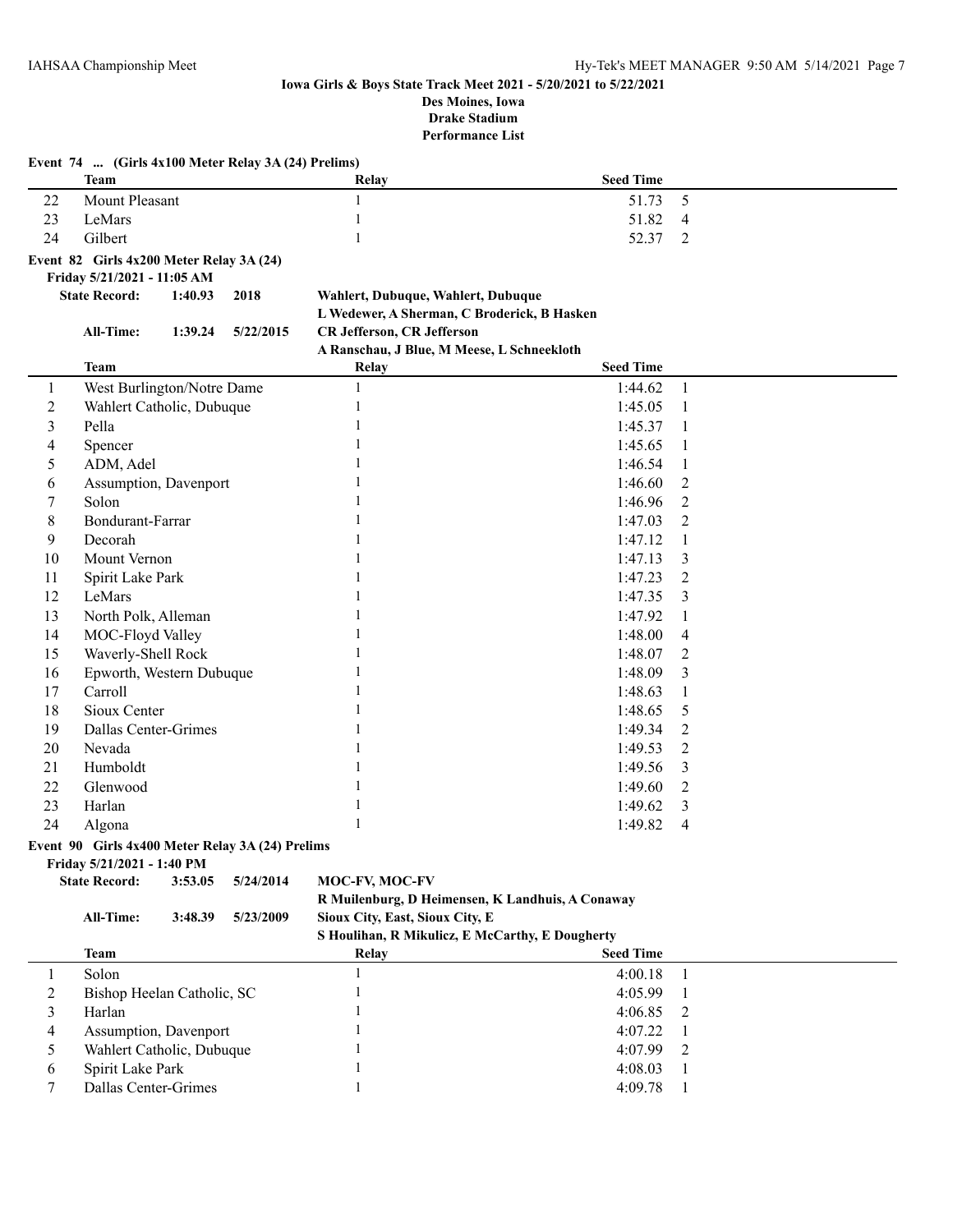# **Event 90 ... (Girls 4x400 Meter Relay 3A (24) Prelims)**

|                            | <b>Relay</b> | <b>Seed Time</b> |                |
|----------------------------|--------------|------------------|----------------|
| West Burlington/Notre Dame |              | 4:10.70          | -2             |
| Clear Creek-Amana          |              | 4:11.29          | -3             |
| Winterset                  |              | 4:11.47          | -2             |
| Oskaloosa                  |              | 4:12.43          | -1             |
| Independence               |              | 4:12.99          | 1              |
| Glenwood                   |              | 4:13.01          | 3              |
| North Polk, Alleman        |              | 4:13.33          | 1              |
| Spencer                    |              | 4:13.53          | 2              |
| Epworth, Western Dubuque   |              | 4:13.54          | 2              |
| Mount Vernon               |              | 4:14.67          | 3              |
| Sergeant Bluff-Luton       |              | 4:14.97          | -3             |
| Marion                     |              | 4:15.50          | $\overline{4}$ |
| Atlantic                   |              | 4:15.55          | $\overline{4}$ |
| Decorah                    |              | 4:15.80          | 3              |
| Sioux Center               |              | 4:16.03          | $\overline{4}$ |
| Pella                      |              | 4:18.25          | 2              |
| Gilbert                    |              | 4:22.83          | 2              |
|                            | Team         |                  |                |

# **Event 98 Girls 4x800 Meter Relay 3A (24)**

**Thursday 5/20/2021 - 11:45 AM**

| <b>State Record:</b> |         | $9:17.72$ $5/18/2010$ | <b>Mount Vernon/Lisbon, Mount Vernon/Lisbon</b> |
|----------------------|---------|-----------------------|-------------------------------------------------|
| All-Time:            | 9:09.09 | 2001                  | <b>Iowa City West, Iowa City West</b>           |
|                      |         |                       |                                                 |

|    | <b>Team</b>               | Relay | <b>Seed Time</b> |                |
|----|---------------------------|-------|------------------|----------------|
|    | Wahlert Catholic, Dubuque |       | 9:38.33          | 1              |
| 2  | Dallas Center-Grimes      |       | 9:42.84          |                |
| 3  | Solon                     |       | 9:43.58          | 2              |
| 4  | Winterset                 |       | 9:50.33          | 2              |
| 5  | Ballard                   |       | 9:54.11          | 3              |
| 6  | Mount Vernon              |       | 9:56.31          | 3              |
| 7  | Marion                    |       | 10:01.97         | $\overline{4}$ |
| 8  | Epworth, Western Dubuque  |       | 10:05.77         |                |
| 9  | Harlan                    |       | 10:06.85         |                |
| 10 | Clear Creek-Amana         |       | 10:11.22         |                |
| 11 | ADM, Adel                 |       | 10:13.07         | $\overline{4}$ |
| 12 | Decorah                   |       | 10:14.46         | 2              |
| 13 | Atlantic                  |       | 10:14.77         | 2              |
| 14 | Sioux Center              |       | 10:14.98         |                |
| 15 | Assumption, Davenport     |       | 10:16.45         | 2              |
| 16 | <b>Benton Community</b>   |       | 10:16.55         |                |
| 17 | Sergeant Bluff-Luton      |       | 10:18.19         | 2              |
| 18 | Newton                    |       | 10:20.58         | 2              |
| 19 | Pella                     |       | 10:21.54         | 3              |
| 20 | Nevada                    |       | 10:24.05         |                |
| 21 | Carlisle                  |       | 10:24.89         | 5              |
| 22 | Glenwood                  |       | 10:25.84         | 3              |
| 23 | Monticello                |       | 10:26.76         | 5              |
| 24 | Gilbert                   |       | 10:39.96         | $\overline{2}$ |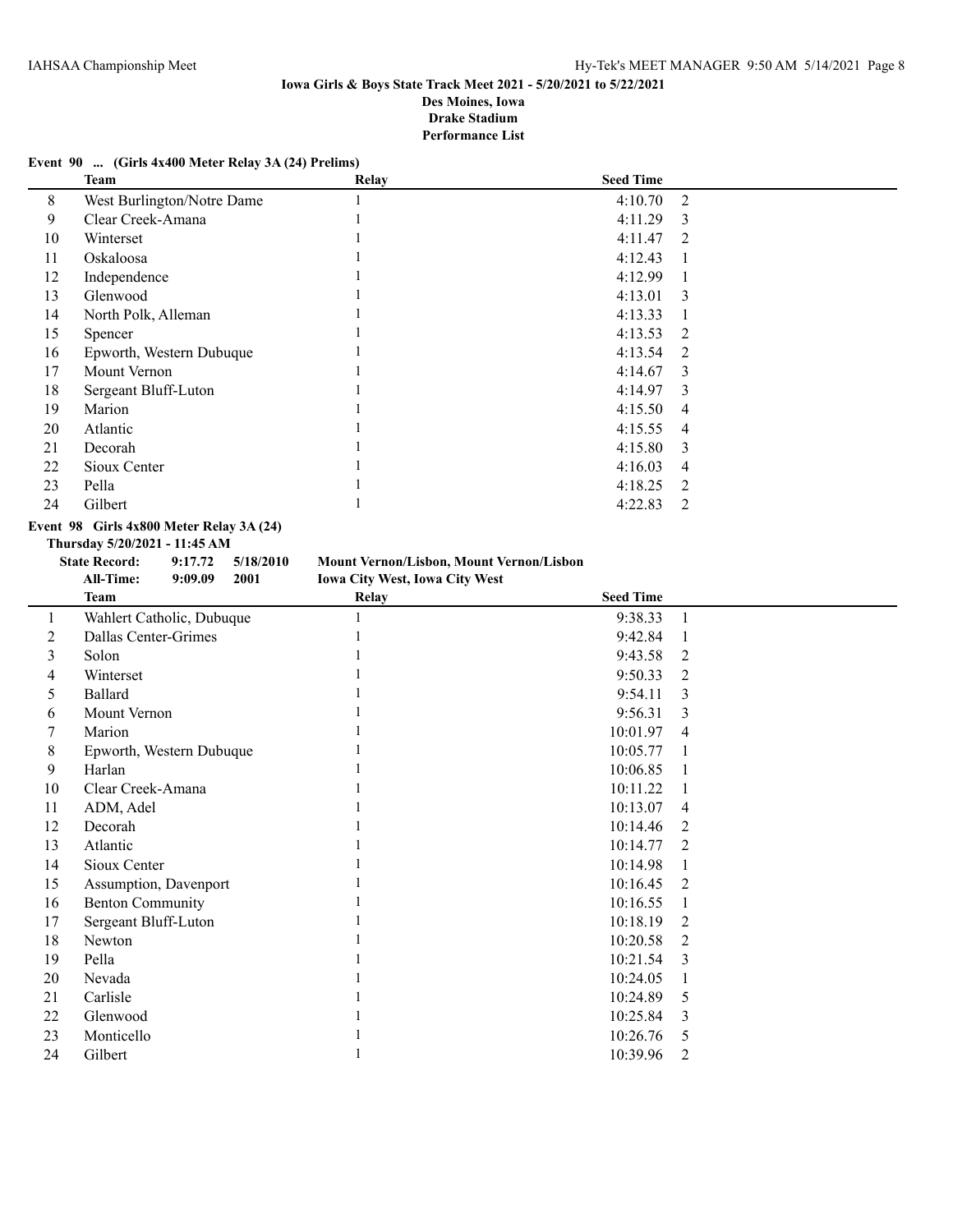**Event 112 Girls 800 Sprint Medley 3A (24)**

**Saturday 5/22/2021 - 9:10 AM**

| <b>State Record:</b> | 1:46.46 | 5/21/2016 | Wahlert, Dub, Wahlert, Dub                      |
|----------------------|---------|-----------|-------------------------------------------------|
|                      |         |           | J Ganshirt, A Osterberger, L Sherman, K Fricano |
| All-Time:            | 1:43.64 | 2018      | Linn-Mar. Linn-Mar                              |
|                      |         |           | A Rolle, O Hubler, J Bennett, P Wensel          |

|    | Team                       | <b>Relay</b> | <b>Seed Time</b> |   |
|----|----------------------------|--------------|------------------|---|
| 1  | Epworth, Western Dubuque   |              | 1:47.73          |   |
| 2  | Wahlert Catholic, Dubuque  |              | 1:49.21          |   |
| 3  | West Burlington/Notre Dame |              | 1:50.14          |   |
| 4  | Assumption, Davenport      |              | 1:50.73          | 2 |
| 5  | Pella                      |              | 1:50.89          |   |
| 6  | Mount Vernon               |              | 1:51.73          | 2 |
| 7  | Spirit Lake Park           |              | 1:52.05          |   |
| 8  | Independence               |              | 1:52.34          | 2 |
| 9  | Spencer                    |              | 1:52.49          | 2 |
| 10 | Maquoketa                  |              | 1:53.31          | 3 |
| 11 | Oskaloosa                  |              | 1:53.47          | 2 |
| 12 | MOC-Floyd Valley           |              | 1:53.49          | 3 |
| 13 | Decorah                    |              | 1:53.69          | 3 |
| 14 | North Polk, Alleman        |              | 1:53.73          |   |
| 15 | Atlantic                   |              | 1:53.73          |   |
| 16 | Fairfield                  |              | 1:53.83          | 3 |
| 17 | Harlan                     |              | 1:53.87          | 2 |
| 18 | Dallas Center-Grimes       |              | 1:54.00          |   |
| 19 | Waverly-Shell Rock         |              | 1:54.25          | 4 |
| 20 | Solon                      |              | 1:54.46          | 4 |
| 21 | Newton                     |              | 1:54.48          | 3 |
| 22 | Glenwood                   |              | 1:54.55          | 3 |
| 23 | Humboldt                   |              | 1:55.35          | 2 |
| 24 | ADM, Adel                  |              | 1:57.12          | 2 |

#### **Event 120 Girls High Jump 3A (24)**

**Thursday 5/20/2021 - 11:30 AM**

## **State Record: 5-09 5/22/2014 Alexis Conaway, MOC-FV**<br>**All-Time: 6-01 2010 Hannah Wilms, Dike-NH All-Time: 6-01 2010 Hannah Wilms, Dike-NH**

|    | Name                 |     | Year School                   | <b>Seed Mark</b> |                           |
|----|----------------------|-----|-------------------------------|------------------|---------------------------|
|    | Taylor Jochum        | 11  | Bishop Heelan Catholic, SC    | 5-05.00          |                           |
|    | Miracle Ailes        |     | 12 Keokuk                     | $5-04.00$        |                           |
| 3  | Josie Bentz          | 11  | West Burlington/Notre Dame    | $5-04.00$ 2      |                           |
| 4  | Thea Banning         | 11  | Winterset                     | $5-03.00$        |                           |
| 5. | Peyton Seberg        |     | 12 Assumption, Davenport      | $5-03.00$ 3      |                           |
| 6  | Soren Maricle        |     | 10 Central DeWitt             | $5-03.00$        |                           |
|    | <b>Ivy Dearstone</b> | 12  | Wahlert Catholic, Dubuque     | $5 - 03.00$      | 2                         |
| 8  | Coryl Matheny        | 11  | Glenwood                      | $5-02.00$        | $\overline{2}$            |
| 9  | Lauren Carter        | 11  | Winterset                     | $5 - 02.00$      | 2                         |
| 10 | Kayla Griffith       |     | 12 Vinton-Shellsburg          | 5-01.00          |                           |
| 11 | Emily Wingert        | 12  | Boone                         | 5-01.00          | -4                        |
| 12 | Keely Collins        | 09. | Charles City                  | $5-01.00$ 2      |                           |
| 13 | Avery Nelson         |     | 12 Bishop Heelan Catholic, SC | 5-01.00          | $\overline{\phantom{a}3}$ |
| 14 | Britni Blackburn     | 11  | Boone                         | 5-01.00          | -3                        |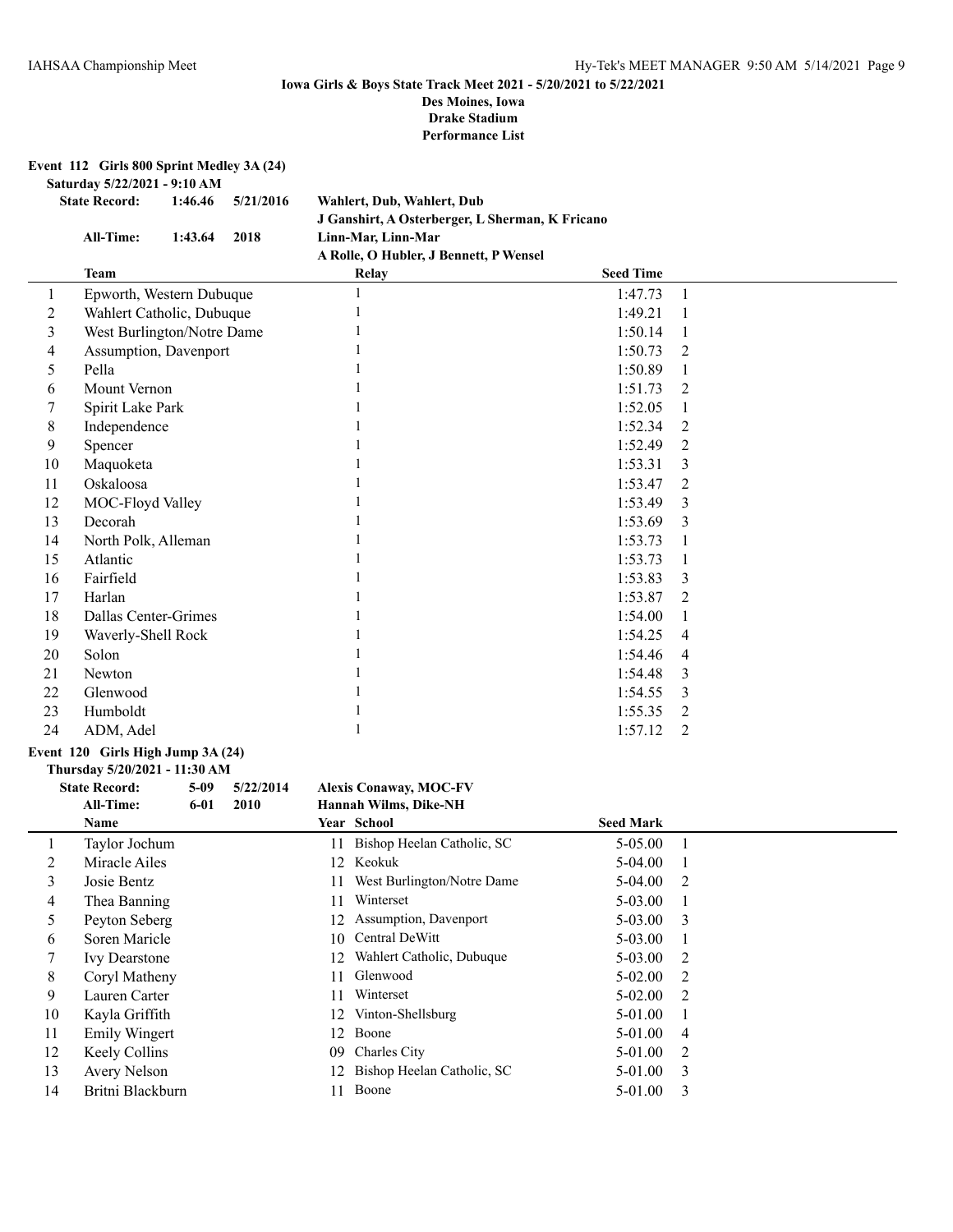**Performance List**

# **Event 120 ... (Girls High Jump 3A (24))**

|                         | Name                                          |    | Year School                  | <b>Seed Mark</b> |                |
|-------------------------|-----------------------------------------------|----|------------------------------|------------------|----------------|
| 15                      | Jacie Vander Waal                             |    | 12 Sioux Center              | 5-01.00          | $\mathbf{1}$   |
| 16                      | Reagan Dahlquist                              |    | 12 Waverly-Shell Rock        | $5 - 00.00$      | 3              |
| 17                      | Sadie Long                                    |    | 12 North Polk, Alleman       | 5-00.00          | 2              |
| $18\,$                  | Dionna VanGorkem                              |    | 12 Algona                    | $5 - 00.00$      | 1              |
| 19                      | Ella Bartels                                  | 11 | Marion                       | 5-00.00          | 3              |
| 20                      | Mary Yanga                                    |    | 12 Storm Lake                | $5 - 00.00$      | 3              |
| 21                      | Aija Jenkins                                  | 09 | Fort Madison                 | $5 - 00.00$      | $\overline{4}$ |
| 22                      | Jasmine Namminga                              |    | 10 Pella                     | 5-00.00          | 1              |
| 23                      | <b>Addy Mosier</b>                            | 11 | Sergeant Bluff-Luton         | 5-00.00          | 2              |
| 24                      | Emma Harwick                                  | 10 | South Tama County            | 4-10.00          | $\overline{2}$ |
|                         | Event 128 Girls Long Jump 3A (24)             |    |                              |                  |                |
|                         | Friday 5/21/2021 - 11:30 AM                   |    |                              |                  |                |
|                         | <b>State Record:</b><br>18-08.50<br>5/17/2019 |    | Aliyah Carter, Wahlert, Dub  |                  |                |
|                         | All-Time:<br>2014<br>19-10.25                 |    | Lexus Lovan, Urbandale       |                  |                |
|                         | Name                                          |    | Year School                  | <b>Seed Mark</b> |                |
| $\mathbf{1}$            | Tessa Berning                                 |    | 11 Wahlert Catholic, Dubuque | 18-01.00         | $\mathbf{1}$   |
| $\overline{c}$          | Maleah Walker                                 |    | 10 Oskaloosa                 | 17-10.25         | $\mathbf{1}$   |
| $\overline{\mathbf{3}}$ | Olivia Tollari                                |    | 11 ADM, Adel                 | 17-10.00         | 1              |
| 4                       | Shay Sinnard                                  | 10 | Carroll                      | 17-09.00         | $\mathbf{1}$   |
| 5                       | Makinley Levin                                | 11 | Solon                        | 17-05.00         | $\overline{2}$ |
| 6                       | Miracle Ailes                                 |    | 12 Keokuk                    | 17-02.50         | $\mathbf{1}$   |
| 7                       | Morgan Machovec                               |    | 12 Central DeWitt            | 17-02.00         | 3              |
| $\,$ 8 $\,$             | Kenley Meis                                   | 10 | Bishop Heelan Catholic, SC   | 16-11.50         | $\overline{2}$ |
| 9                       | Rebekah Fuller                                | 11 | Bondurant-Farrar             | 16-10.25         | $\overline{2}$ |
| 10                      | Ashley Hall                                   |    | 12 Harlan                    | 16-09.75         | 3              |
| 11                      | <b>Isabelle Noring</b>                        |    | 10 Carlisle                  | 16-09.50         | 2              |
| 12                      | Kelsey Pacha                                  |    | 11 Fairfield                 | 16-07.00         | 2              |
| 13                      | Lilly McNaughton                              |    | 11 LeMars                    | 16-07.00         | $\mathbf{1}$   |
| 14                      | Lydia Staudt                                  | 11 | Charles City                 | 16-04.50         | $\mathbf{1}$   |
| 15                      | <b>Riley Kious</b>                            |    | 11 Winterset                 | 16-04.00         | 3              |
| 16                      | Josey Dunbar                                  |    | 10 Clarke, Osceola           | 16-03.75         | 4              |
| 17                      | <b>Addy Mosier</b>                            | 11 | Sergeant Bluff-Luton         | 16-03.00         | $\overline{2}$ |
| 18                      | Sophie Hefel                                  |    | 12 Wahlert Catholic, Dubuque | 16-02.50         | $\overline{4}$ |
| 19                      | Makayla Crannell                              | 09 | ADM, Adel                    | 16-01.00         | $\overline{4}$ |
| 20                      | Karsyn Lamm                                   |    | 12 Mount Pleasant            | 16-01.00         | 3              |
| 21                      | Ava Maloney                                   | 09 | Center Point-Urbana          | 16-01.00         | $\overline{2}$ |
| 22                      | Danielle Breen                                |    | 11 Fairfield                 | 16-01.00         | $\overline{4}$ |
| 23                      | Erin Bathie                                   |    | 12 Gilbert                   | 16-00.00         | $\mathbf{1}$   |
| 24                      | Eleanor Elliott-Rude                          |    | 12 Nevada                    | 15-11.25         | $\overline{2}$ |
|                         | Event 136 Girls Discus Throw 3A (24)          |    |                              |                  |                |
|                         | Thursday 5/20/2021 - 9:00 AM                  |    |                              |                  |                |

|                             | <b>All-Time:</b><br><b>Name</b> | 154-07<br>179-07     | 5/17/2012<br>2014                              | Kat<br>Kia<br>Yea |
|-----------------------------|---------------------------------|----------------------|------------------------------------------------|-------------------|
|                             |                                 |                      |                                                |                   |
| $\mathcal{D}_{\mathcal{L}}$ | Faith DeRonde                   |                      |                                                |                   |
| 3                           |                                 |                      |                                                |                   |
| 4                           |                                 |                      |                                                |                   |
|                             |                                 | <b>State Record:</b> | Sophia Dykstra<br>Kendal Clark<br>Anna Wohlers |                   |

## **State Record: 154-07 5/17/2012 Katelyn Weimerskirch, Wahlert, Dub All-Time: 179-07 2014 Kiana Phelps, KP-WC**

| Name           |  | <b>Seed Mark</b>                                                                            |  |
|----------------|--|---------------------------------------------------------------------------------------------|--|
| Sophia Dykstra |  | 140-05                                                                                      |  |
| Faith DeRonde  |  | 139-04                                                                                      |  |
| Kendal Clark   |  | 134-07                                                                                      |  |
| Anna Wohlers   |  | 133-05                                                                                      |  |
|                |  | <b>Year School</b><br>12 Oskaloosa<br>Oskaloosa<br>12. Humboldt<br>12 Assumption, Davenport |  |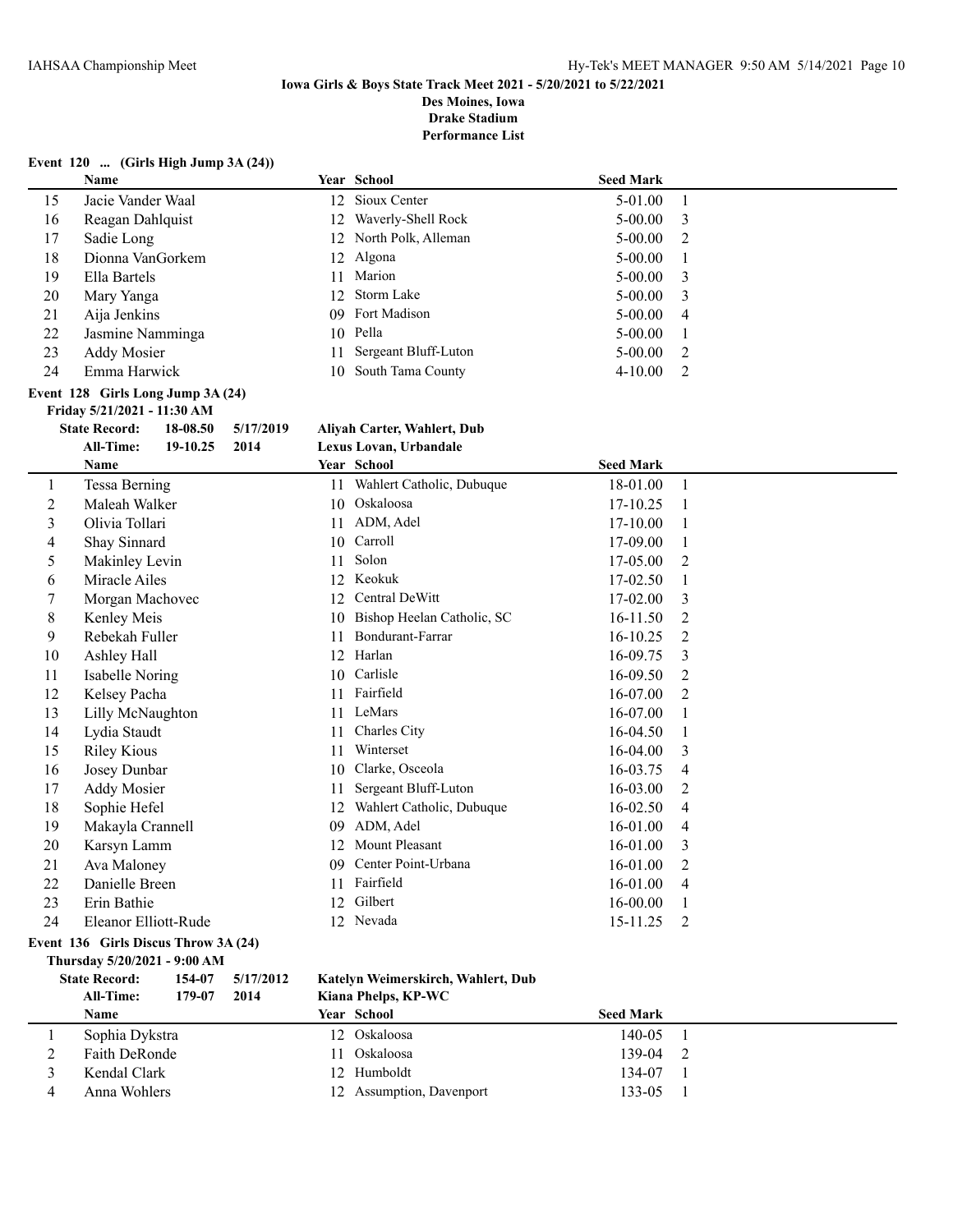## **Iowa Girls & Boys State Track Meet 2021 - 5/20/2021 to 5/22/2021 Des Moines, Iowa**

**Drake Stadium**

**Performance List**

#### **Event 136 ... (Girls Discus Throw 3A (24))**

|    | Name                  |     | Year School                | <b>Seed Mark</b> |   |
|----|-----------------------|-----|----------------------------|------------------|---|
| 5  | Katelyn Lappe         | 11  | Bondurant-Farrar           | 126-03           | 3 |
| 6  | Ava Conrad            | 12  | Solon                      | $124-10$         |   |
| 7  | Kileigh Lachacz       | 10. | Dallas Center-Grimes       | 124-08           |   |
| 8  | Kelsey Fields         | 12  | Creston                    | 124-08           |   |
| 9  | Grace Kelley          | 12. | Mount Pleasant             | 124-05           | 2 |
| 10 | <b>Brylee Bruce</b>   | 10  | Vinton-Shellsburg          | 124-02           |   |
| 11 | <b>Brooke Goshorn</b> | 12  | Harlan                     | $122 - 10$       | 2 |
| 12 | Carly Stevenson       | 12  | Charles City               | 119-06           | 2 |
| 13 | Maisey Belger         | 11  | West Burlington/Notre Dame | 118-02           | 3 |
| 14 | Talbot Kinney         | 12  | Central DeWitt             | 117-11           | 2 |
| 15 | Claire Neighbor       | 12. | Center Point-Urbana        | 116-07           | 3 |
| 16 | Julia Alberts         | 10  | Decorah                    | 116-05           | 4 |
| 17 | Tessa Smith           |     | Sergeant Bluff-Luton       | 116-04           |   |
| 18 | Ciara Heffron         | 09  | Knoxville                  | 116-03           | 4 |
| 19 | Fran Travis           | 09  | Spirit Lake Park           | $115 - 10$       | 2 |
| 20 | Erin Ades             | 09  | Boone                      | 115-01           | 2 |
| 21 | Lauren Andersen       | 12  | Harlan                     | 114-03           | 3 |
| 22 | Makenna Walhof        | 10  | Sioux Center               | 114-01           | 3 |
| 23 | Vanessa Vande Vegte   | 10  | MOC-Floyd Valley           | 112-02           | 4 |
| 24 | Deni McDaniel         | 12  | Humboldt                   | 111-03           | 2 |

## **Event 144 Girls Shot Put 3A (24) Friday 5/21/2021 - 9:00 AM**

# **State Record: 45-05 5/18/2007 Brooke Gritters, Pella**

# **All-Time: 53-03.50 1992 Paulette Mitchell, Council Bluffs AL**

|    | Name                  |     | Year School           | <b>Seed Mark</b> |                               |
|----|-----------------------|-----|-----------------------|------------------|-------------------------------|
| 1  | Jadan Brumbaugh       | 11  | Mount Pleasant        | 44-10.50         |                               |
| 2  | Kendal Clark          | 12  | Humboldt              | $42 - 06.50$     |                               |
| 3  | Faith DeRonde         | 11  | Oskaloosa             | 42-02.75         |                               |
| 4  | Kelsey Fields         | 12  | Creston               | $42 - 02.00$     |                               |
| 5  | Katelyn Lappe         | 11  | Bondurant-Farrar      | 40-11.00         | 2                             |
| 6  | Sophia Dykstra        | 12  | Oskaloosa             | 39-10.00         | 3                             |
| 7  | Chloe Reiser          | 10  | Decorah               | 38-09.50         |                               |
| 8  | Kileigh Lachacz       | 10  | Dallas Center-Grimes  | 38-06.00         |                               |
| 9  | Jori Harskamp         | 11  | Sioux Center          | 38-05.75         |                               |
| 10 | Olivia Huckfelt       | 09  | Spencer               | 38-05.50         | 2                             |
| 11 | Anna Wohlers          | 12  | Assumption, Davenport | 38-03.50         | 2                             |
| 12 | Hannah Kling          | 10  | Grinnell              | 37-07.00         | 4                             |
| 13 | Carolyn Miller        | 10  | Bondurant-Farrar      | 37-06.25         | 5                             |
| 14 | Jaclyn Wooldridge     | 11  | Center Point-Urbana   | 37-05.50         |                               |
| 15 | Kirsten Kilker        | 11  | ADM, Adel             | 37-04.00         | 2                             |
| 16 | Abby Bartz            | 11  | Vinton-Shellsburg     | 37-04.00         | $\mathcal{E}$                 |
| 17 | Ava Conrad            | 12  | Solon                 | 37-02.75         |                               |
| 18 | <b>Ashlyn Finarty</b> | 10  | Knoxville             | 37-02.00         | 6                             |
| 19 | Shaelyn Hansen        |     | Center Point-Urbana   | 36-07.00         | 4                             |
| 20 | Vanessa Vande Vegte   | 10  | MOC-Floyd Valley      | 36-06.00         | 3                             |
| 21 | Briona Charipar       | 12  | Xavier, Cedar Rapids  | 36-02.75         | $\mathfrak{D}_{\mathfrak{p}}$ |
| 22 | Sydney McCarron       | 12. | Keokuk                | 36-01.25         | 3                             |
| 23 | Brynlee Arnold        | 11  | Glenwood              | 34-00.75         | 2                             |